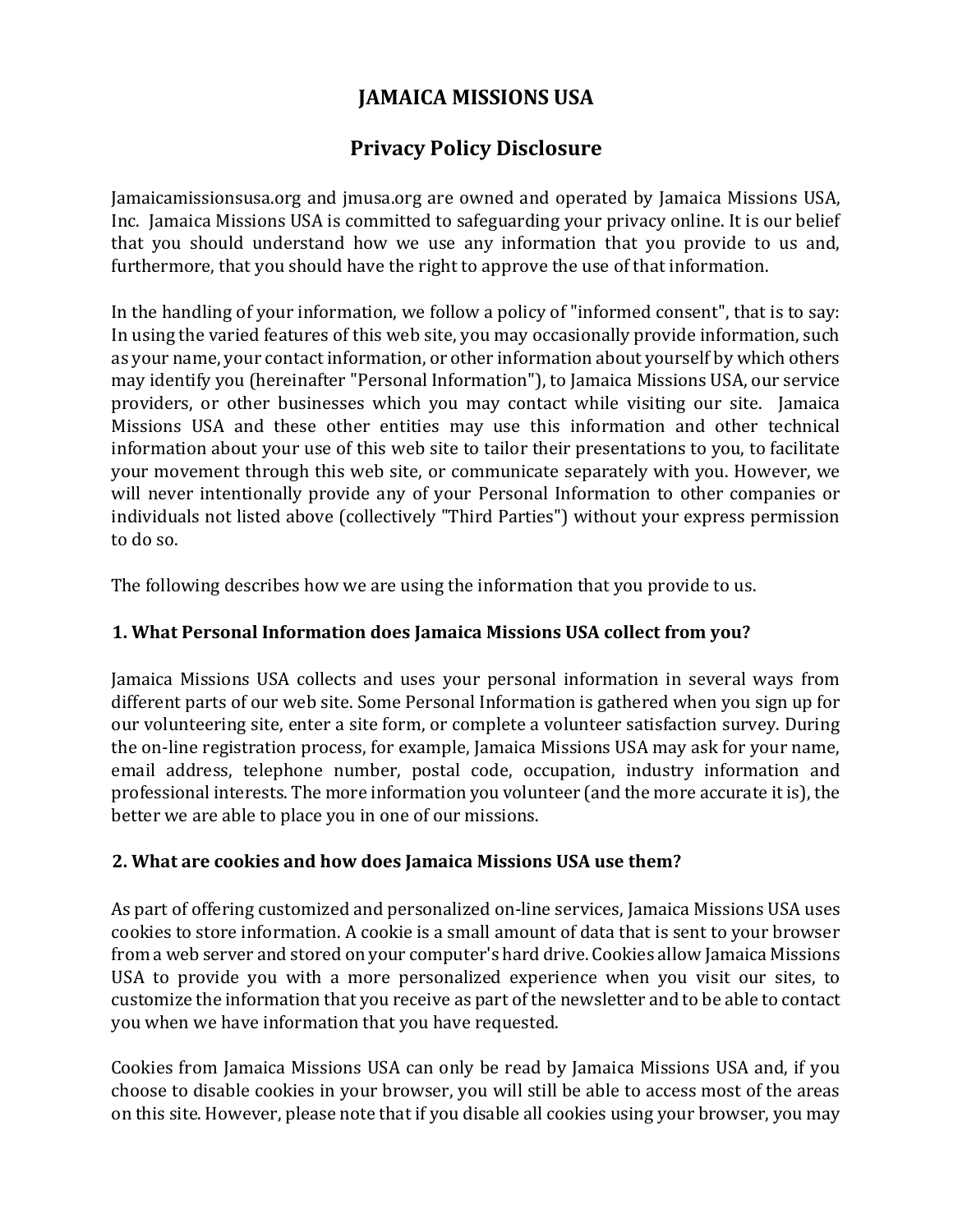not be able to edit your newsletter profile. So, if you wish to edit your newsletter profile, make sure that you have not configured your browser so as to disable all cookies.

# **3. How does Jamaica Missions USA use Personal Information?**

Jamaica Missions USA's primary goal in collecting Personal Information is to provide you, the user, with a customized experience on our network of sites. This includes personalized services, interactive communications, online transactions and many other types of services, most of which are completely free to you. In order to provide such services free of charge, we may display advertisements. By knowing a little about you, Jamaica Missions USA is able to deliver more relevant advertisements and content, and hence better service, to you. Jamaica Missions USA does research on our users' demographics, interests, and behavior based on the information provided to us upon registration, during a promotion, from our server log files or from surveys. We do this in order to better understand and serve our users. This research is compiled and analyzed on an aggregated basis. Jamaica Missions USA may share aggregated user data with advertisers or business partners. However, Jamaica Missions USA will never intentionally provide any of your Personal Information to other companies or individuals without your permission to do so and will take all reasonable steps to protect such Personal Information from perpetrators of fraud or internet piracy.

# **4. Who is collecting information?**

When you are on a Jamaica Missions USA website and are asked for Personal Information, you are sharing that information with Jamaica Missions USA alone unless it is specifically stated otherwise.

# **5. Does Jamaica Missions USA share my information with outsiders?**

Jamaica Missions USA does not share your information with outsiders. Jamaica Missions USA secures your personal information from unauthorized access, use or disclosure. All information provided to Jamaica Missions USA is transmitted using SSL (Secure Socket Layer) encryption. SSL is a proven coding system that lets your browser automatically encrypt, or scramble, data before you send it to us. Jamaica Missions USA secures the personally identifiable information you provide on computer servers in a controlled, secure environment, protected from unauthorized access, use or disclosure.

## **7. How does Jamaica Missions USA protect my personal and business-related information?**

Keeping your information private is vitally important to us. As with all information, Jamaica Missions USA will never rent or sell your personal and business-related information to Third Parties without your express permission.

# **8. What security precautions are in place to protect the loss, misuse, or alteration of my information?**